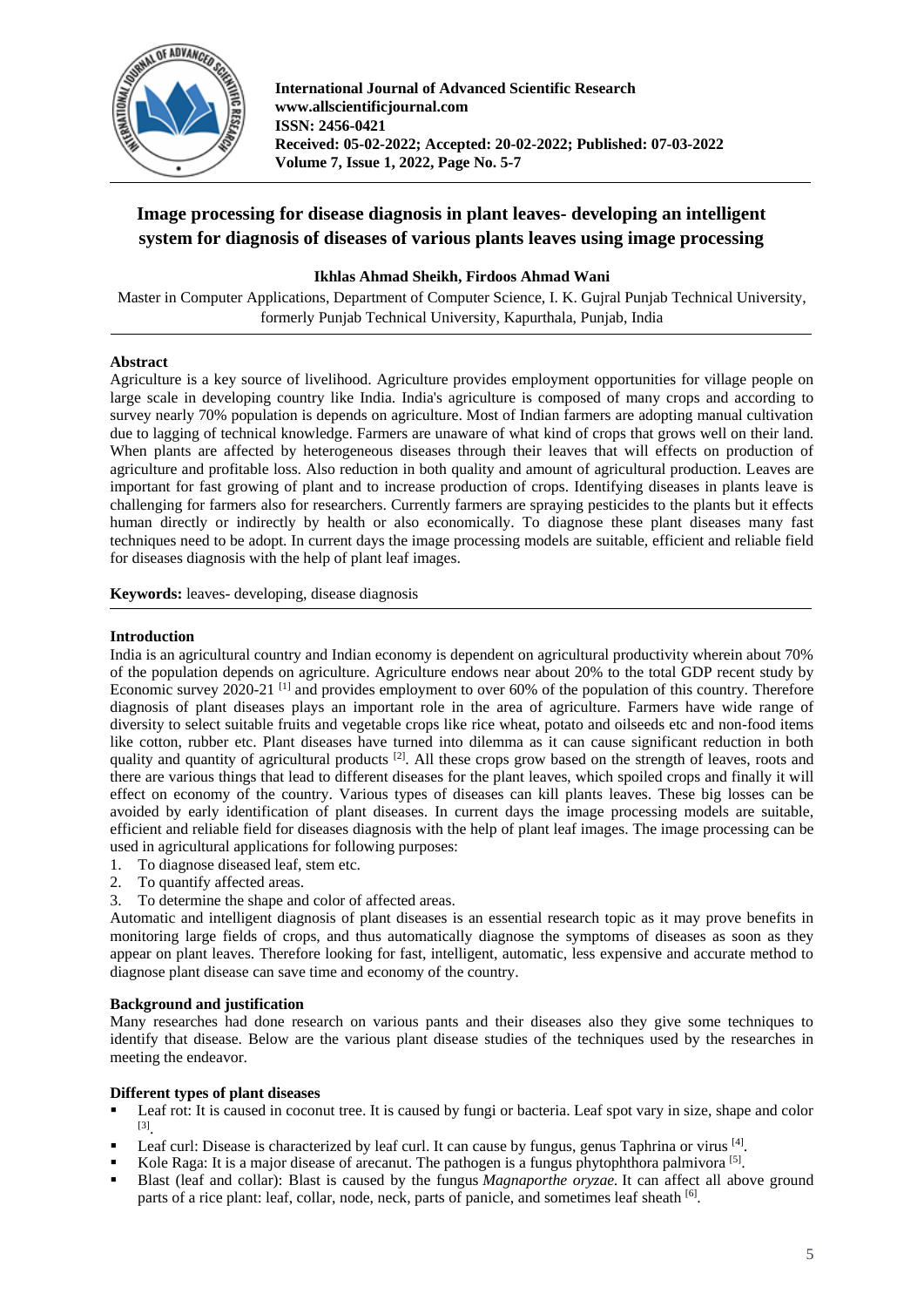Brown sport: Brown spot is a fungal disease that infects the coleoptiles, leaves, leaf sheath, panicle branches, glumes, and spikelet's [7].

Gittaly Dhingra <sup>[8]</sup> describes application of agriculture using computer vision technology to recognize and classify diseases of plant leafs. The paper deals with correlation between disease symptoms and impact on product yield. It also deals with increase the number of training data and testing to accomplish better results.

Mohammed Brahimi<sup>[9]</sup> proposed deep learning method to create classifier for diagnosis of disease. Also proposed the occlusion concept to localize the disease regions & help to understand the disease. Author uses datasets which is published in good fellow, Bengio etc, further research is need to reduce the computation  $\&$  size of deep models for small machine like mobiles.

Santanu &Jaya described a software prototype system in paper  $[10]$  for disease diagnosis based on the infected images of various rice plants. They used image growing, image segmentation techniques to diagnose infected parts of the plants. Zooming algorithm is used to extract features of the images. Self Organize Map (SOM) neural network is used for classifying diseased rise images.

Amar Kumar Dey <sup>[11]</sup> used image processing algorithm for betel vine to diagnose leaf rot disease. They proposed vision based method to diagnose and observe peripheral disease features. Based on color feature of rotted leaf area disease are identifying.

Shanwen Zhang [12] proposed method for recognizing disease for cucumber leaves. Due to irregular shapes, complexity, shadows existing classifiers are not suitable for diagnosis. From image of leaf, Author proposed a method using combined shape and color features. Author performed region segmentation from diseased image using K-means clustering algorithm. First system can collect images from data set. Image are converting from Red, Green, Blue space to Luminance\*a\*b\* color model. Then classify color using k- means clustering. Here each image is processed using techniques of smoothing, enhancing, diagnosing, alignment and segmented by kmeans clustering techniques.

## **Methodology**

Proposed method works to give more importance to image processing of plant leaves. Database for the procedure is managed with already collected featured leaf images of various plants. Thus after first matching step, framework again does the image acquisition for testing and then matching procedure is performed. The proposed method includes the following steps:

- Image acquisition
- Image pre-processing
- **Example 1** Segmentation
- **Feature extraction**
- Classification

Algorithms used in feature extraction are:

- a. Image Acquisition
- b. Image Sharpening
- c. Edge Diagnosis
- d. Greyscale Image
- e. Adaptive Histogram Equalization
- f. Shape, Color and Texture Features
- g. Support Vector Machine (SVM)

#### **Image acquisition**

In this step Images of plant leaf to be tested for disease is fed to our software. In this step the images as shown in Fig.1, are converted to grayscale images as it becomes easier to perform classification process on black and white image which is 2-Dimage. In this step the system will access the snapshot of the plant and load the image into the system. Steps that follow the image acquisition are. Input: image (JPG format) Finer standard resolutions will be utilized for image analysis and JPEG is the format in which these images are usually saved.



RGB Grey

**Fig 1:** Conversion from RGB to Gray